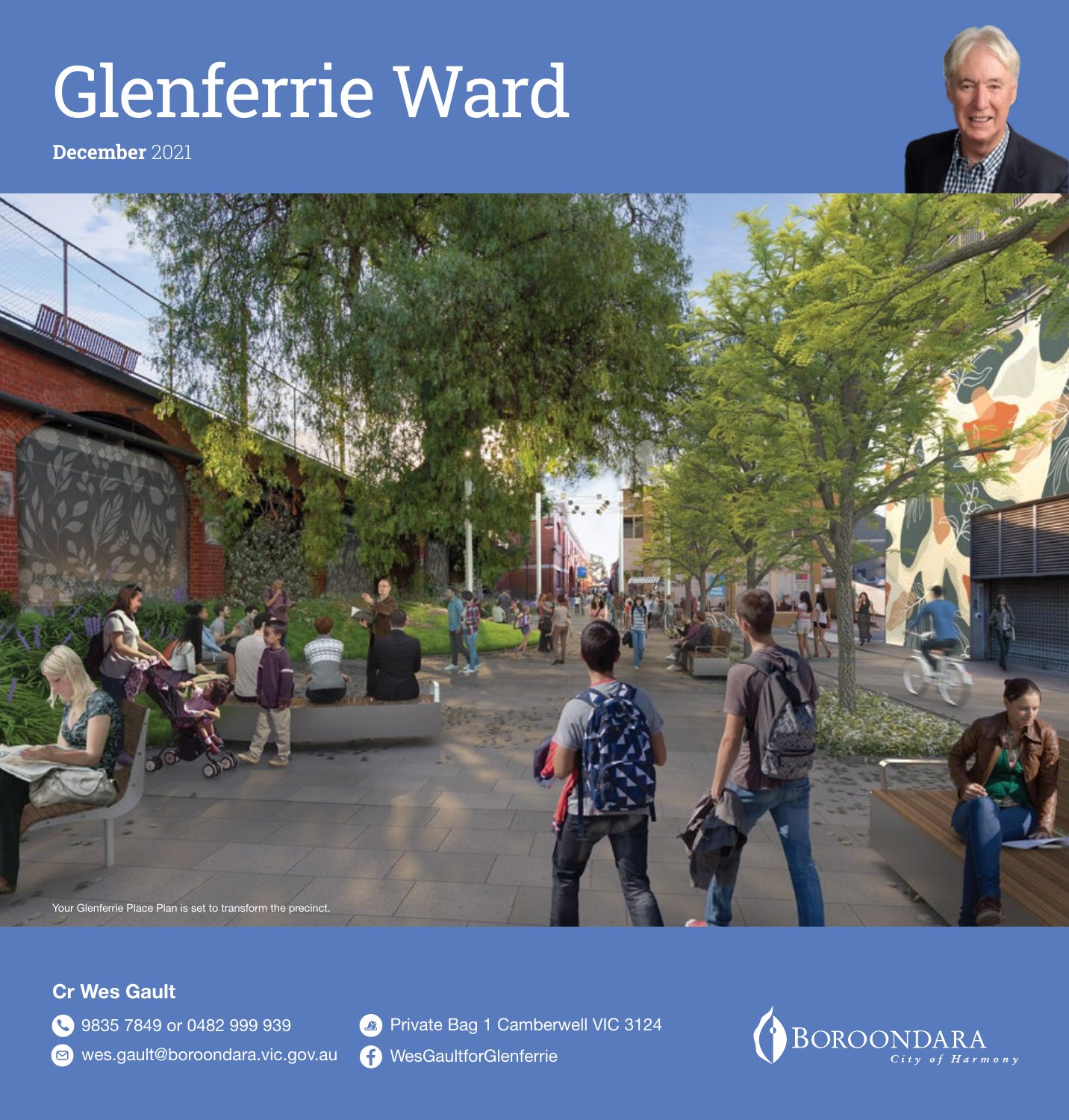Enhancing biodiversity is an action in Boroondara's Climate Action Plan.



### A message from your Councillor

It is now almost a year since our current Council was sworn in.

At that time I was warned that I must be patient as things happen slowly in local government. Not so, I have found, as over the past 12 months I have seen excellent progress and have been pleased to play a part in advancing many of the things I hoped to achieve when I stood for Council.

#### Action on climate

An ambitious Climate Action Plan (CAP), which will guide and motivate Council's actions for the next 10 years is now in place. Initiatives therein will see Council's operations attain carbon neutrality by next year, well ahead of the 2025 milestone previously hoped for, and with your help, will see our whole community achieve neutrality by 2035.

A CAP implementation plan, which details all mitigation and adaption initiatives to be undertaken by Council in the first two years of CAP, is also now in place and, to confirm our commitment to these plans, Council, in September, also declared a climate emergency.

#### **Placemaking**

The long-awaited plans for the revitalisation of Hawthorn's iconic Glenferrie Road shopping strip and its laneways have now been made public, together with concepts for the reconfiguration and upgrading of parking amenities, which enable enhancement of pedestrian areas and provide bicycle lanes in Glenferrie Road.

#### Glenferrie Oval/Grace Park

Preparatory investigations are now underway for the demolition of what remains of the Ferguson Stand and repurposing of the Michael Tuck Stand, which currently grace the western end of Glenferrie oval. The pedestrian path or running track around our historic Grace Park has also now been completed.

#### The Rocket

No report from me would be complete without confirming that the launch and return flight dates for our much-loved Rocket have been set. It should arrive back in autumn to a wonderful new lunar landscape in Central Gardens.

 $D25$  aut

Cr Wes Gault

### Bigger, brighter preschool awaits

West Hawthorn Preschool will reopen for 2022 with bright new premises and double its former learning space.

Council has modernised the facility and created purpose-built spaces to meet the needs of children in our community and future generations.

The former single-room preschool has been replaced with a state-of-the-art, two-room facility alongside a modern outdoor play area.

This expansion means the facility can accommodate an additional threeyear-old kindergarten group and deliver services to more than 80 families.

The upgrades have been supported by the State Government, which made a contribution of \$500,000, as part of its Building Blocks Early Learning Facility Upgrade grants program.

Council is thankful to West Hawthorn Preschool's President, Jess Pattison, the committee of volunteer parents, and staff who worked closely with us to bring this new facility to life.

For more information on the project, visit:

[www.boroondara.vic.gov.au/west](http://www.boroondara.vic.gov.au/west-hawthorn-preschool-reopening)hawthorn-preschool-reopening

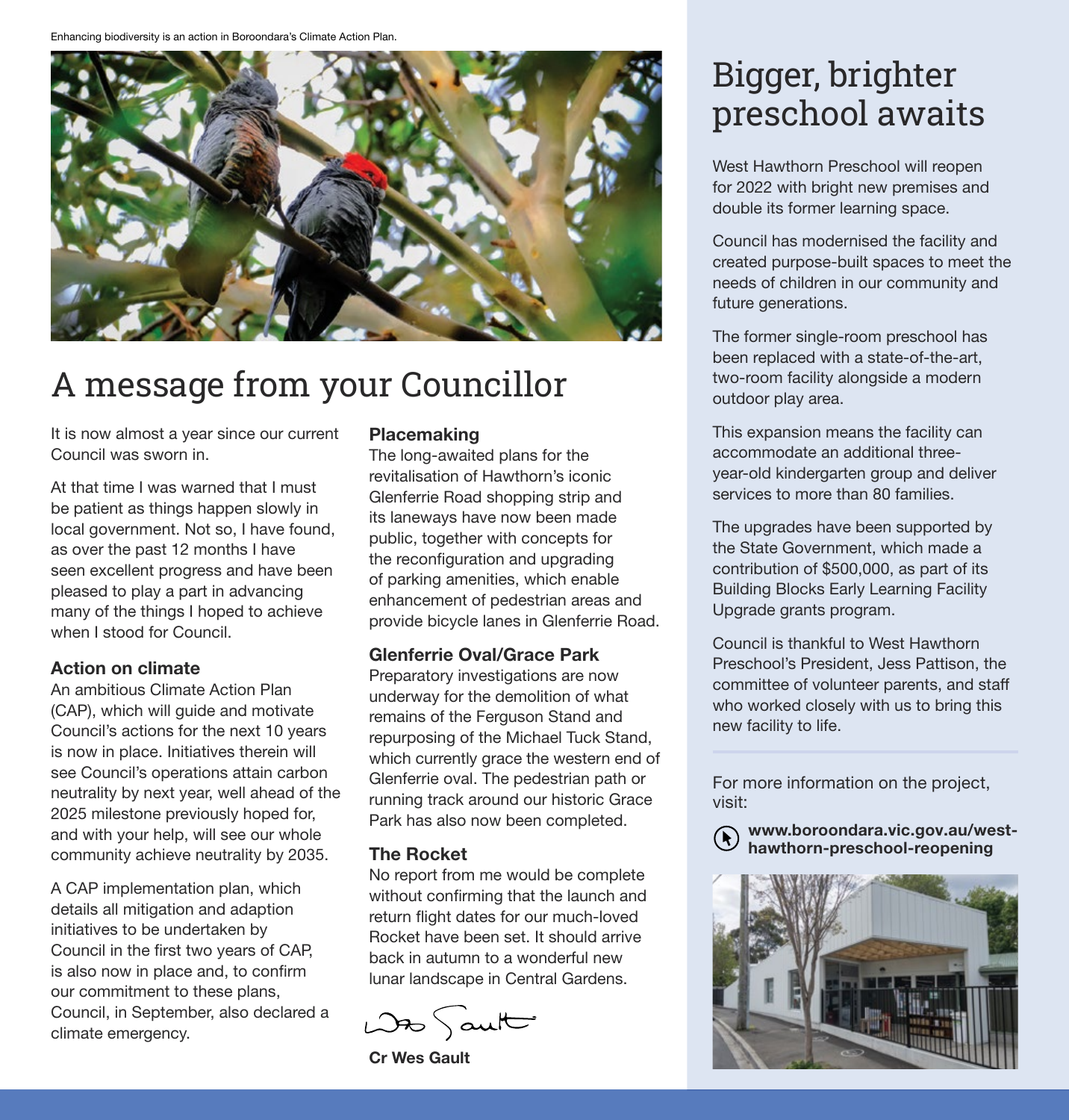Gordon Barnard Reserve's raingarden filters stormwater to irrigate the reserve's sports ovals.



### Time to accelerate action on climate change

In late September, Council adopted our new Climate Action Plan (CAP) outlining how we plan to respond to climate change over the next 10 years. The declaration of a climate emergency was also passed by Council, in acknowledgement of our community's strong desire to take action on climate change.

Council plans to be net carbon neutral by 2022, along with the aim for our broader Boroondara community to be net carbon neutral by 2035. By 2040, we hope as a Council and community to reduce our actual emissions by 100 per cent (compared with our corporate baseline year of 2007-08 and community baseline of 2020).

Most of Council's electricity already comes from renewable energy, and we can keep reducing our energy use by continuing to improve our facilities that use renewable electricity too. However, these actions won't be enough to achieve our new emission targets. In order to

achieve carbon neutrality in 2022, we will be investing in greenhouse gas offsets that can be measured and proven. As we keep improving our own operations and facilities, we won't need to rely on as many offsets because our level of emissions will shrink as we gradually reduce our greenhouse gas emissions.

Within the CAP and the supporting implementation plan, hundreds of actions are outlined that will be implemented by Council and the broader community in an effort to reduce emissions, improve our environmental performance and ultimately, reach our targets.

Our actions over the 10-year life of the CAP are summarised under five themes:

- Energy efficiency and renewable energy
- Biodiversity and trees
- Water and waterways
- **Transport**
- Circular economy (waste).

We also have overarching actions that affect more than one theme.

Some of these actions are ready to roll out, and some need more planning and development. Others define how new or updated policy frameworks will be developed to better support our community in achieving these targets.

Implementing a community solar PV, battery and energy-efficiency bulkbuy program, halving the number of our buildings that use natural gas, and converting at least 90 per cent of our fleet cars to electric vehicles or other low-emission technology are just a small sample of what we intend to achieve.

To learn more about all the actions we are implementing, visit:



[www.boroondara.vic.gov.au/CAP](http://www.boroondara.vic.gov.au/CAP)